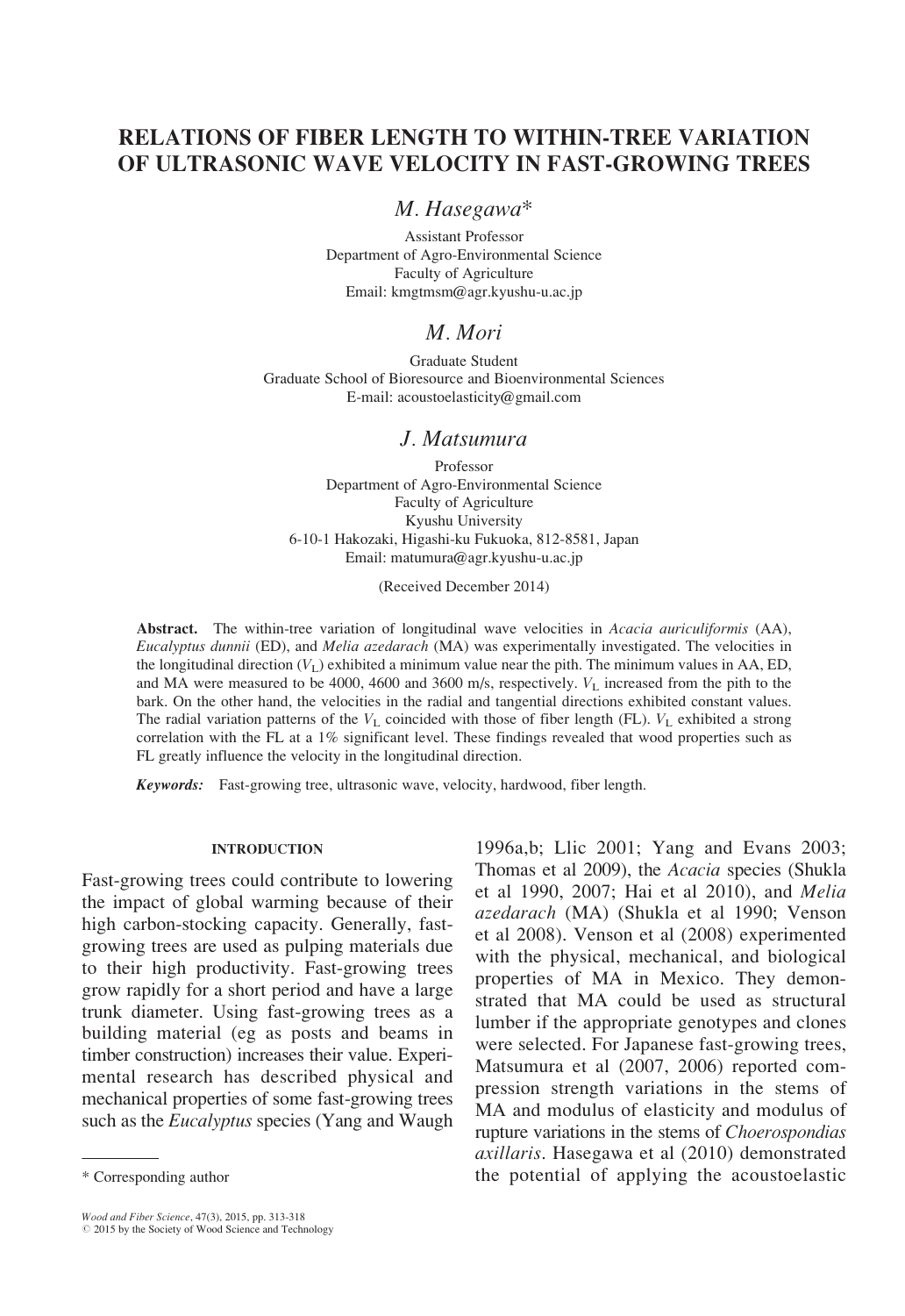effects experimentally to determine the stress condition of MA.

An ultrasonic technique has been researched to be applied to the quality control of timber materials (Sandoz 1989) and to the maintenance of posts and beams in wooden construction (Hasegawa et al 2012, 2010). The ultrasonic velocity is an important parameter in the nondestructive testing of wood. The ultrasonic wave velocity in trunk wood is not uniformly distributed because the trunk is an anisotropic material. Such inhomogeneous distributions make it difficult to apply ultrasonic techniques to a wooden construction as a nondestructive testing method; therefore, we must know the distributions of velocities and clarify the mechanism of distributions. For softwood, the ultrasonic wave velocities in the longitudinal direction  $(V_L)$  vary from the pith to the bark. Bucur (2006) reported this behavior for Douglas fir (Pseudotsuga menziesii). Hasegawa et al (2011) also reported this behavior for Japanese cedar (Cryptomeria japonica) and Japanese cypress (Chamaecyparis obtusa). They demonstrated that the tracheid structures (ie tracheid length and microfibril angle) greatly influence  $V<sub>L</sub>$ . However, until now, there were few reports for within-tree variation of  $V<sub>L</sub>$  for fast-growing trees.

The objective of this study is to elucidate the effect of wood properties on within-tree variation in the ultrasonic velocity in fast-growing trees. In this experiment, Acacia species, Eucalyptus species, and MA were used as the test specimens. Velocities propagated through the longitudinal, radial, and tangential directions were measured with the sing-around method (Hasegawa and Sasaki 2004). In addition, the radial variation in velocities and fiber length (FL) were measured. From these radial variations and the correlations among them, the mechanism of velocity distribution in fast-growing trees was investigated.

#### MATERIALS AND METHODS

#### Materials

Two 10-yr-old Acacia auricuilformis (AA) in Indonesia, two 8-yr-old Eucalyptus dunnii (ED)

| Table 1. |  |  |  |  |  | Air-dried density and MC of test specimens. |
|----------|--|--|--|--|--|---------------------------------------------|
|----------|--|--|--|--|--|---------------------------------------------|

| Species               | Air-dried<br>density $(kg/m^3)$ | $MC(\%)$ |  |
|-----------------------|---------------------------------|----------|--|
| Acacia auriculiformis | 679                             | 9.43     |  |
| Eucalyptus dunnii     | 686                             | 9.51     |  |
| Melia azedarach       | 563                             | 9.87     |  |

in Australia, and 22-yr-old MA in Japan were used as the test materials. Strips with 3 cm thickness were cut from wood disks in air-dried conditions to measure the velocities of ultrasonic waves in the longitudinal and tangential directions. Thereafter, the strips were sliced into 1 cm pieces to measure velocities in the radial direction. The air-dried density and MC of test specimens are shown in Table 1.

### Ultrasonic Measurement

For measuring velocities in the longitudinal and tangential directions, an ultrasonic sensor was slid from the pith toward the outside in 1 cm steps, and the ultrasonic wave velocity was measured at every position of the sensor. The velocity in the radial direction was measured at 1 cm intervals on each sliced piece, starting from the pith and sliding the sensor toward the outside.

The ultrasonic velocity was measured with the sing-around, using a model UVM-2 unit (Ultrasonic engineering, Tokyo, Japan). Piezoelectric transducers with a natural frequency of 0.5 MHz and a diameter of 2.5 cm (models CR-0016-S for longitudinal waves by Staveley Instruments, Washington, USA) were used to detect the ultrasonic waves. Silicone grease (SH111 by Dow Corning Toray, Tokyo, Japan) was used as the coupling medium to improve the bonding between the transducers and the wood specimen, and a rubber band held the transducers against the specimen as shown in Fig 1.

#### Fiber Length

After ultrasonic measurement, a small piece was removed from the outermost side of each sliced piece. The small piece was macerated by treating it with of a 1:1 mixture solution of glacial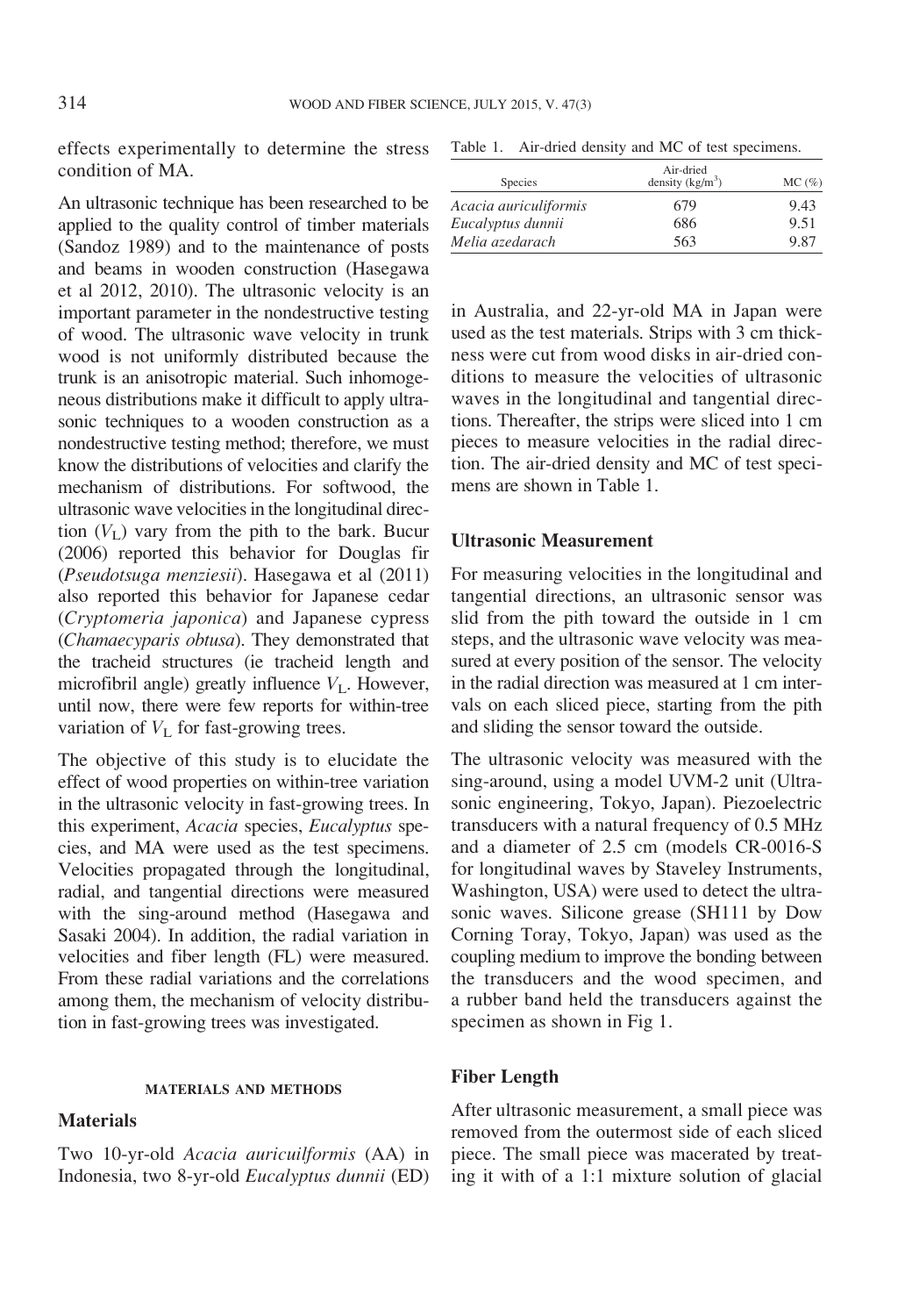

Figure 1. Setup for ultrasonic velocity measurement.

acetic acid and 30% hydrogen peroxide for 48 h at  $80^{\circ}$ C. After staining the macerated fibers with safranin, they were observed at 50-times magnification with a profile projector (model V-12 by Nikon Instruments, Tokyo, Japan), and their FLs were measured. At each point, 30 FLs were averaged.

#### RESULTS AND DISCUSSION

### Radial Variation in Longitudinal Wave Velocities within the Wood Trunk

Figure 2 shows the radial variation of velocity in three orthotropic directions for the three wood species. The longitudinal wave velocities  $(V<sub>L</sub>)$ exhibited a minimum value near the pith. The minimum longitudinal wave velocity for AA, ED, and MA were 4000, 4600, and 3600 m/s, respectively.  $V_{\text{L}}$  kept increasing toward the outside and attained values of 5000, 5400, and 4600 m/s at the furthest points of measurement, respectively.  $V_{\text{L}}$  in this study varied from pith toward the outside similar to the behavior of  $V<sub>L</sub>$  in softwood (Bucur 2006; Hasegawa et al 2011). The velocities in the radial and tangential direction  $(V_R, V_T)$  remained constant as shown in Fig 2. The three fast-growing trees used in this study are hardwoods. Until now, there have been no reports of radial variations of  $V_L$ ,  $V_R$ , and  $V_T$  in hardwood. For the first time, we have experimentally confirmed the radial variations of velocity. As mentioned in the introduction,  $V<sub>L</sub>$ 



Figure 2. Radial variations in the longitudinal wave velocities in three orthotropic directions, triangle: AA, square: ED, circle: MA.

for softwood is influenced by the tracheid structures. For hardwood, the wood fibers are oriented parallel to the axial direction. In the next section, we focus on FL to examine the effect of wood properties on  $V_L$ .

The average velocities along all three directions are summarized in Table 2. As there have been no data for  $V_L$ ,  $V_R$ , and  $V_T$  in AA, ED, and MM until now, it is difficult to compare the values of  $V<sub>L</sub>$  in this study with those of previous works; however, we can examine the values of velocities in similar wood species. As shown in Table 3, the results for AA and ED in this study are consistent with these previous studies.  $V_{\text{L}}$ exhibited the largest wave velocities of the three directions. The values of longitudinal velocities in wood are known to increase in the following order:  $V_L$ ,  $V_R$ ,  $V_T$ . For hardwood, wood fibers and vessels are oriented longitudinally. As a result of this structural anisotropy,

Table 2. Ultrasonic wave velocities in the three orthotropic directions.

| Species                             | $V_{\rm L}$ (m/s)            | $V_{\rm R}$ (m/s)             | $V_T$ (m/s)    |
|-------------------------------------|------------------------------|-------------------------------|----------------|
| Acacia                              | $4500 \pm 296$ 2368 $\pm 94$ |                               | $1902 + 39$    |
| auriculiformis<br>Eucalyptus dunnii |                              | $5060 \pm 322$ $2012 \pm 188$ | $1151 \pm 143$ |
| Melia azedarch                      | $4500 + 410$                 | $2035 \pm 121$                | $1566 + 117$   |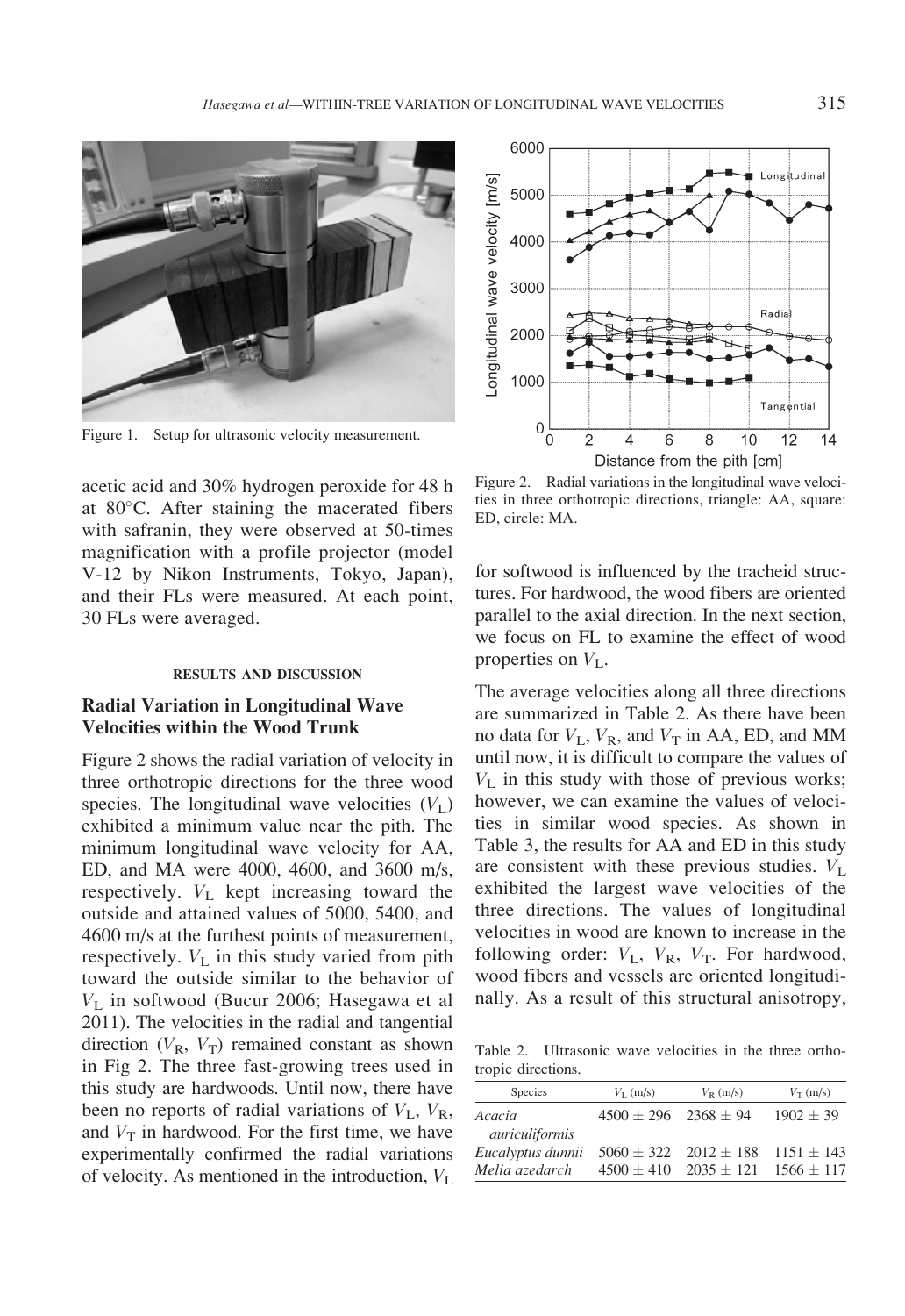| Table 3. Velocities in the longitudinal direction in this study |
|-----------------------------------------------------------------|
| and previous studies.                                           |

| Species                  | $V_{\rm L}$ (m/s) | Air-dried<br>density $(kg/m^3)$ |
|--------------------------|-------------------|---------------------------------|
| Acacia auriculiformis    | 4500              | 679                             |
| Eucalyptus dunnii        | 5060              | 686                             |
| Acacia mangium           | 4100              | 470                             |
| (Sharma and Shukla 2012) |                   |                                 |
| Acacia mangium           | 5144              | 520                             |
| (Hamdan et al 2011)      |                   |                                 |
| Eucalyptus grandis       | 5100              | 660                             |
| (Fabiana and Almir 2006) |                   |                                 |

Table 4. Ratio of longitudinal wave velocity in three directions.

| Species               | $V_I/V_R$ | $V_I/V_T$ | $V_R/V_T$ |
|-----------------------|-----------|-----------|-----------|
| Acacia auriculiformis | 1.9       | 2.4       | 1.2       |
| Eucalyptus dunnii     | 2.5       | 4.4       | 1.7       |
| Melia azedarach       | 22        | 2.9       | 1.3       |

the velocity is fastest in the longitudinal direction. The ratios between  $V_L$ ,  $V_R$ , and  $V_T$  were obtained from the data in Table 2. These ratios are shown in Table 4. The ratios obtained in this study are consistent with the findings of Bucur (2006), who reported that  $V_L/V_R$  and  $V_I/V_T$  ratios for hardwood ranged from 1.7 to 2.8 and 2.3 to 4.2, respectively.

### Relationships between Longitudinal Wave Velocities and Fiber Length

Figure 3 shows the radial variations in  $V<sub>L</sub>$  and FL for AA, ED, and MA. The variations in  $V<sub>L</sub>$ from Fig 2 are included in Fig 3 for comparison. FL values were at a minimum near the pith, and their values were 0.7 mm for AA, 0.7 mm for ED and MA. These FL gradually increased to 1.0 mm for AA, 0.9 mm for ED and MA toward the outside. Chowdhury et al (2009) reported that the FL in 11-yr-old AA in Bangladesh ranged from 0.89 to 1.06 mm. Matsumura et al (2006) reported that the averaged FL over the 10th ring in 17-yr-old MA in Japan ranged from 0.86 to 1.02 mm. FL measurements obtained in this study were consistent with the FL measurements from those studies. As shown in Fig 3, the variation patterns of the FL in the radial direction coincided with those of  $V_{\text{L}}$ .



Figure 3. Radial variations in longitudinal wave velocities and FL, solid lines: longitudinal wave velocity, dotted lines: FL, triangle: AA, square: ED, circle: MA.

Figure 4 shows the relationships between  $V<sub>L</sub>$  and FL.  $V_L$  was related positively with FL at 1% significant level. Correlation coefficients between  $V<sub>L</sub>$  and FL were 0.90 for AA, 0.92 for ED, and 0.68 for MA. Polge (1984) reported a strong correlation ( $r = 0.90$ ) between the FL and  $V<sub>L</sub>$  for a cherry tree. Baar et al  $(2013)$  reported that  $V<sub>L</sub>$  in the tropical hardwoods (Afzelia bipindensis, Intsia bijuga, and Astronium graveolens) was strongly related to FL. Their correlation coefficients were



Figure 4. Relationships between longitudinal wave velocities and FL, open triangle: AA, open square: ED, filled circle: MA, solid line: AA, dotted line: ED, broken line: MA.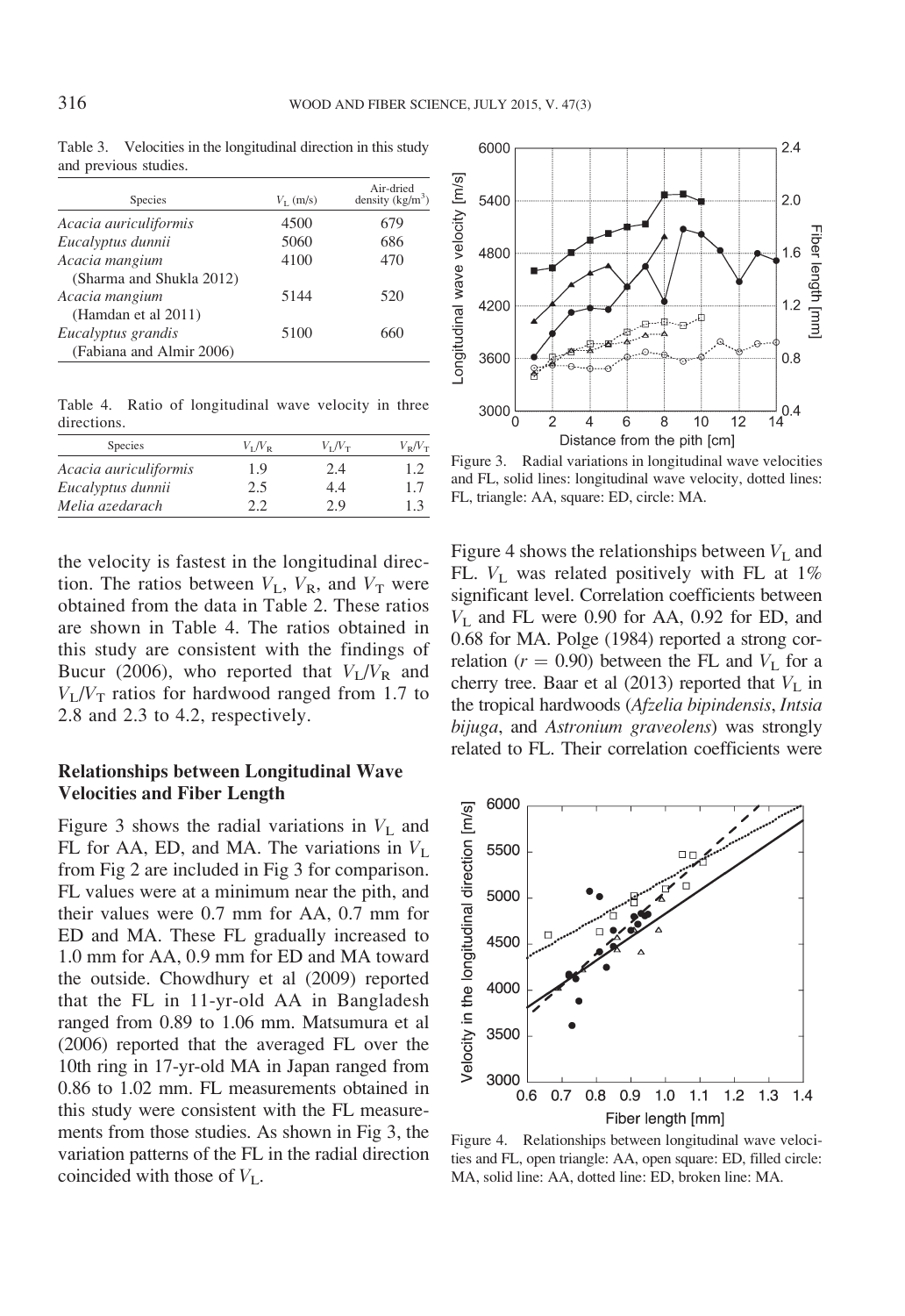0.92, 0.82, and 0.81, respectively. In addition, Bucur (2006) made the point that an ultrasonic wave dissipates the acoustical energy when it takes place at the end of fiber. The FL contributes, in part, to the radial variations in  $V<sub>L</sub>$ . On the other hand, Baar et al (2013) demonstrated that the ray ratio, which is the ratio of ray height to ray width, was strongly related to  $V_{\text{L}}$ , suggesting the ray dimensions is one of the most important anatomical characteristics determining  $V<sub>L</sub>$ . Further experiments will be needed to determine the relationships between  $V<sub>L</sub>$  and ray dimensions in fast-growing trees. However, until our study, there has been no measurement of the relationship between  $V<sub>L</sub>$  and FL. On the other hand,  $V_R$  and  $V_T$  remained constant as shown in Fig 2. Further research is required to determine why  $V_R$  and  $V_T$  show no variation from the pith to the bark. The structure of hardwood is more complex than that of softwood. Hardwood mainly consists of wood fiber, vessel element, and parenchyma. It would, therefore, be interesting to investigate the relationship between  $V_R$  and  $V<sub>T</sub>$  and cell dimensions for hardwoods other than those examined in this study.

#### **CONCLUSIONS**

The within-tree variation in longitudinal wave velocities in AA, ED, and MA was experimentally investigated. The velocities in the longitudinal direction  $(V<sub>L</sub>)$  changed from the pith toward the bark, while those in the radial and tangential directions exhibited constant values. As above, the radial variations of ultrasonic wave velocity in fast-growing trees were measured for the first time.  $V_L$  exhibited a strong correlation with the FL at a 1% significance level. These findings revealed that FL greatly influences the velocities in the longitudinal direction; however, FL is not the sole determinant of the velocities. Microfibril angle, density, and MC are also important factors. Therefore, a multivariate statistical analysis is required to determine which wood properties have a significant impact on  $V<sub>L</sub>$ . We will clarify the mechanism of radial variations in ultrasonic wave velocity in fast-growing trees.

In addition, it is essential to elucidate the mechanical properties and growth characteristics to produce the sustainable and stable fast-growing trees. The radial variation in ultrasonic velocity is a useful indicator for elucidation of mechanical properties within the wood trunk. We will clarify the relations between ultrasonic velocity, mechanical properties, and growth characteristics in the future.

#### ACKNOWLEDGMENTS

We sincerely thank Professor Yasutoshi Sasaki (Graduate School of Bioagricultural Science, Nagoya University) for providing the instrument to measure the ultrasonic wave velocity. We also thank Professor Susumu Shiraishi (Faculty of Agriculture, Kyushu University) for providing wood samples of Acacia auriculiformis and Eucalyptus dunnii. The publication was supported in part by the Research Grant for Young Investigators of Faculty of Agriculture, Kyushu University.

#### **REFERENCES**

- Baar J, Tippner J, Gryc V (2013) The relation of fibre length and ray dimensions to sound propagation velocity in wood of selected tropical hardwoods. IAWA J 34(1): 49-60.
- Bucur V (2006) Acoustics of Wood, 2nd ed. Springer-Verlag, Berlin. pp. 142-147.
- Fabiana GRO, Almir S (2006) Relationship between density and ultrasonic velocity in Brazilian tropical woods. Biores Technol 97(18):2443-2446.
- Chowdhury MQ, Ishiguri F, Iizuka K, Hirakawa T, Matsumoto K, Takashima Y, Yokota S, Yoshizawa N (2009) Wood property variation in Acacia auriculiformis growing in Bangladesh. Wood Fiber Sci 41(4):359-365.
- Hai PH, Hannrup B, Harwood C, Jansson G, van Ban D (2010) Wood stiffness and strength as selection traits for sawn timber in Acacia auriculiformis. Can J For Res 40(2):322-329.
- Hamdan S, Liew YL, Hasan M, Talib ZA (2011) Studies of monomer impregnation and polymerized in situ in wood using dynamic mechanical thermal analyzer. Mater Sci Technol 27(1):40-43.
- Hasegawa M, Sasaki Y (2004) Acoustoelastic birefringence effect in wood I: Effect of applied stresses on the velocities of ultrasonic shear waves propagating transversely to the stress direction. J Wood Sci 50(1):47-52.